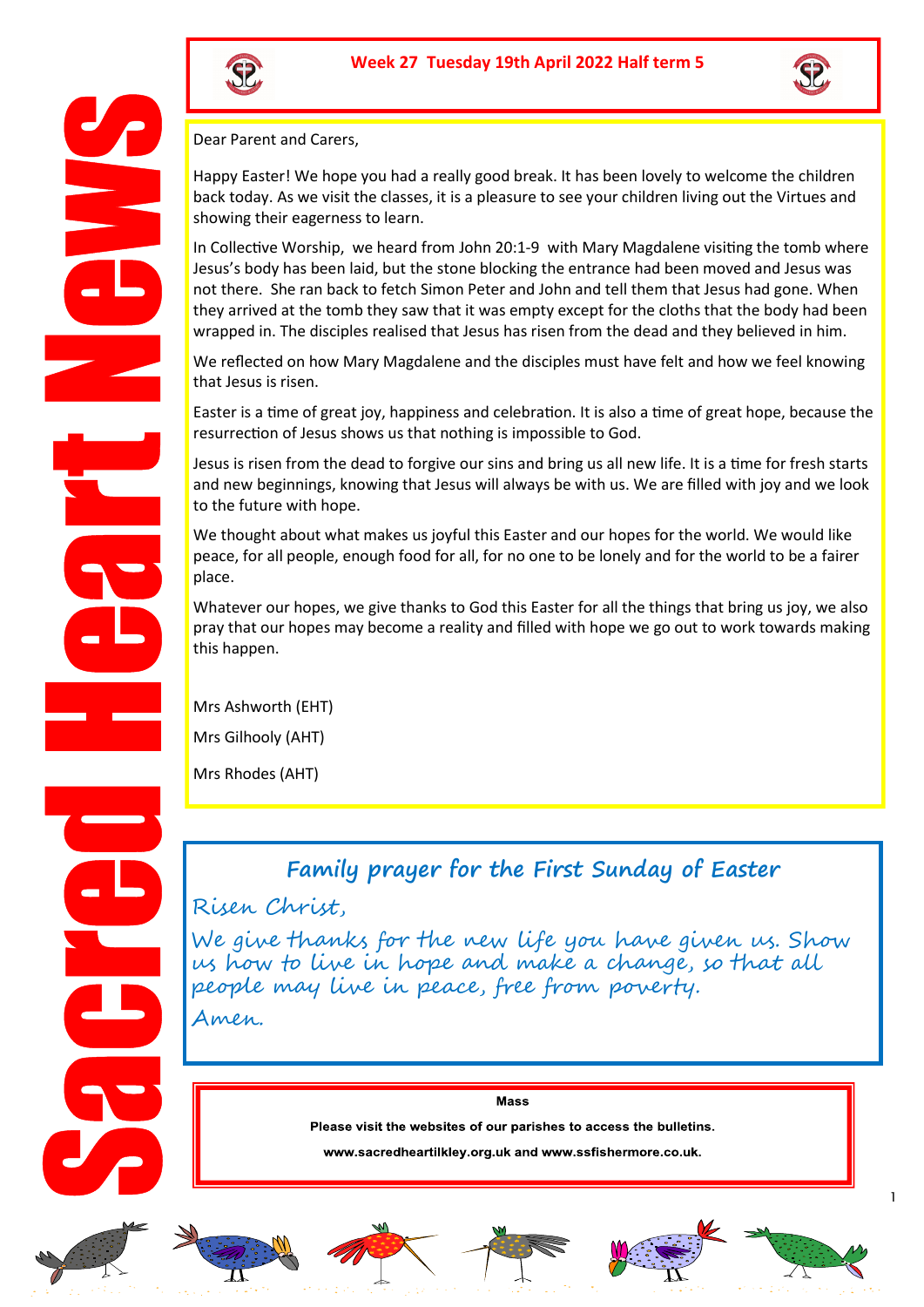Congratulations to the following children, who received a certificate today for showing the virtue of Forgiveness.

St Francis– Lois St Peter– Finnbar St Bernadette– Ola St Vincent– James St Clare– Hannah St Oscar– Dang



This is our first week of celebrating the virtue Resilience and Perseverance. I will not give up. I will have faith and hope even when things are difficult.

"O God, put a steadfast spirit within me." Psalm 50:1

# Resurrection Rock

Children from Year 2,3 and 4 will be performing their rendition of 'Resurrection Rock'.

Due to limited capacity in the Hall, **one member** from each family is

invited to attend on Friday 22nd April. Please arrive at 14:10 for a 14:15 start.

We are all looking forward to watching the children retell the Easter Story and we hope you can make it.

Friends of Sacred Heart have kindly offered to provide tea and coffee after the performance. Donated cakes and biscuits will also be on sale.

All proceeds will be go to our Lenten Charity Good Shepherd appeal.

The House Point Cup Winners this week are Bronte.

Well done everyone!



## **Curriculum**

Curriculum newsletters for each year group will be available to view on the website from Friday. These give you are overview of what your child will be learning this half term.